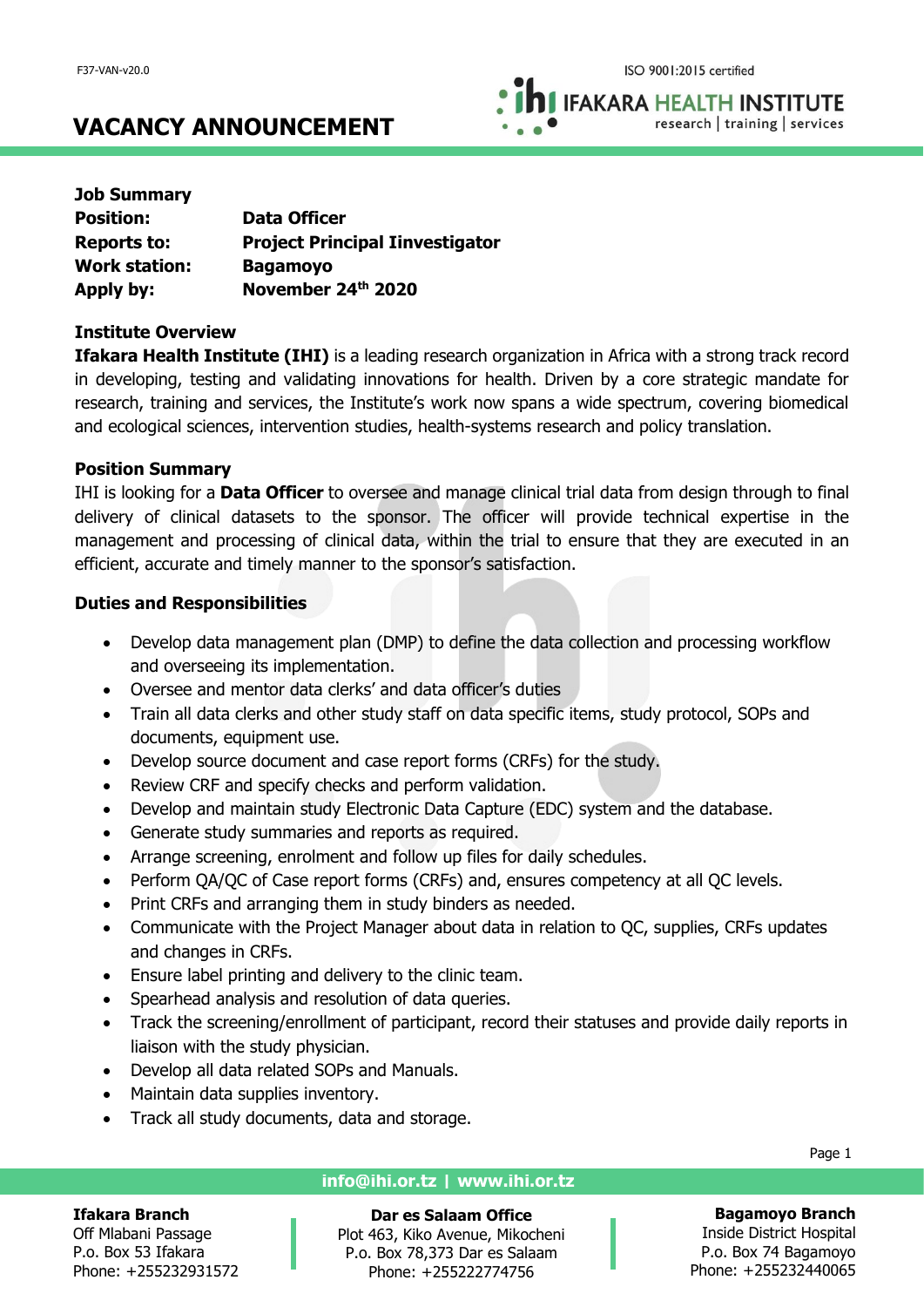**IFAKARA HEALTH INSTITUTE** research | training | services

- Ensure archival procedures of all study data, both hard and soft, are followed and data are secured and stored well.
- Ensure confidentiality and safe storage of all participant identifying materials, such as link logs, are kept confidentially.
- Gives QA/QC monthly and weekly reports.

**VACANCY ANNOUNCEMENT**

## **Qualification and Experience**

- Minimum of an undergraduate degree in Statistics, Applied Statistics, Biostatistics, or Computer Science.
- At least two (2) years of experience in data management and/or related work experience in a clinical research setting.
- Familiar with statistical packages i.e. Stata, SPSS, R, SAS.
- Knowledge of Data Management full cycle.
- Basic IT skills i.e. software installations, printer installations and trouble shootings.
- Working knowledge of Good Clinical Practices, Clinical research, Clinical trial process and related regulatory requirements and terminology.
- Working knowledge of Clinical database applications such as EDC and CTMS and data management databases such as MS access, Excel SQL or Visual basics.

## **Skills and Competencies**

- Problem-solving / trouble-shooting experience.
- Excellent written, verbal and organization skills.
- Must be detail-orientated, and a self-motivator.
- Must be willing to take on additional projects and work overtime when necessary

#### **Remuneration**

An attractive and competitive remuneration package will be offered to successful candidates as per IHI salary scales.

## **Equal Opportunity**

IHI is an equal opportunity employer. We prohibit intentional biases or discrimination and harassment of any kind at the work place and during recruitment. All employment decisions are based solely on job requirements and individual qualifications, and our recruitment process is governed by the labour laws of Tanzania.

#### **Mode of Application**

All candidates who meet the above job requirements should send their application letters together with their detailed curriculum vitae (CVs) showing contact addresses including email, telephone/cell phone numbers and copies of academic and professional certificates to the address below.

#### **The deadline for this application is 1700hrs, 24th of November 2020.**

All application subject lines should read include: **DATA OFFICER – RAB002**

Page 2

#### **Ifakara Branch**

Off Mlabani Passage P.o. Box 53 Ifakara Phone: +255232931572

## **info@ihi.or.tz | www.ihi.or.tz**

**Dar es Salaam Office** Plot 463, Kiko Avenue, Mikocheni P.o. Box 78,373 Dar es Salaam Phone: +255222774756

**Bagamoyo Branch** Inside District Hospital P.o. Box 74 Bagamoyo Phone: +255232440065